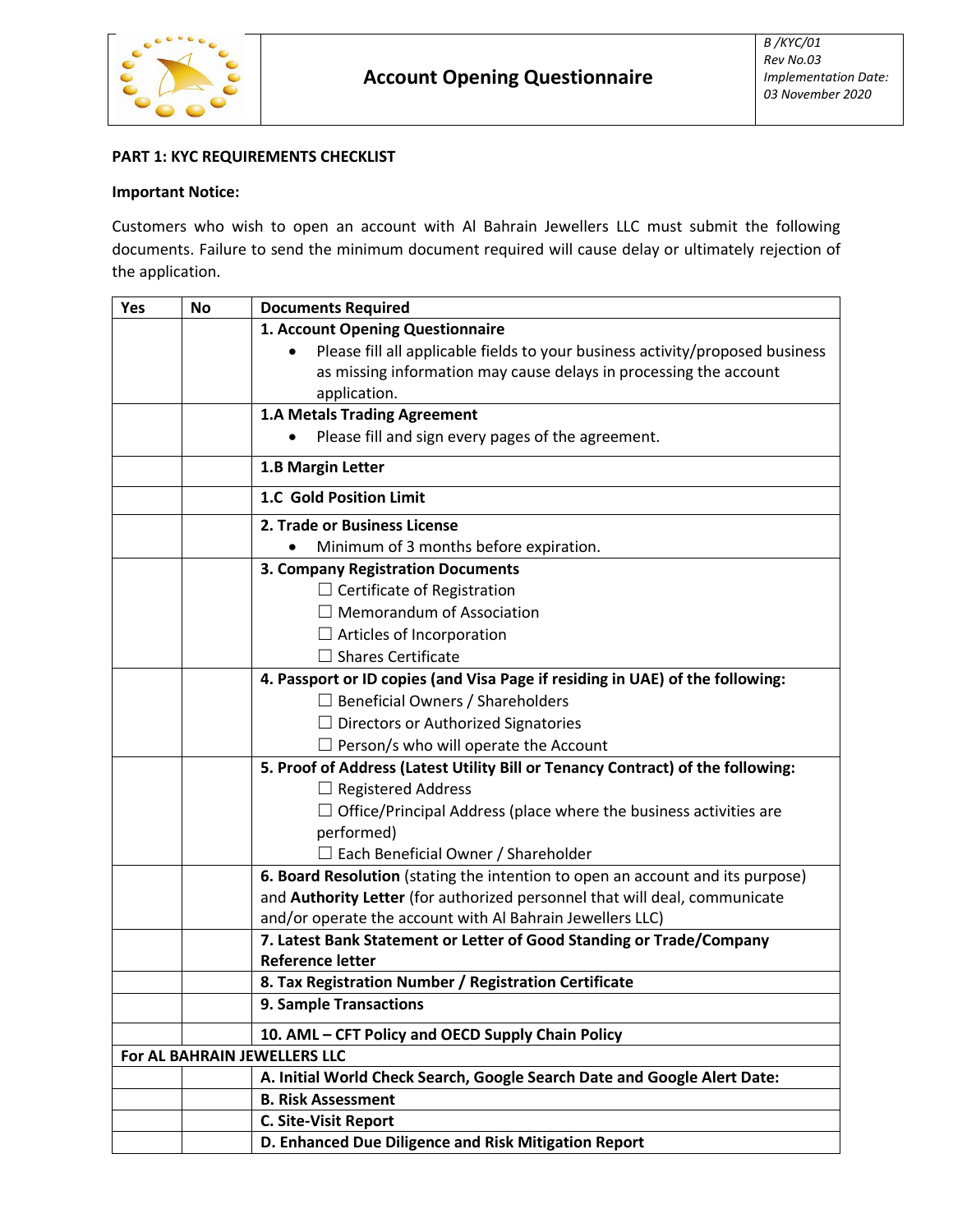

# **PART 2: ACCOUNT OPENING QUESTIONNAIRE**

## **Important Notice:**

The requested information in this form are basic requirements we need as per applicable regulations. We may request for additional information or supporting documentation if necessary, to open the account. **Please fill all applicable fields to your business activity/proposed business as missing information may cause delays in processing the account application.**

Please be informed that documents and information including the company, shareholders, beneficial owners, suppliers and person/s who will operate the account are processed and checked against the World-Check Solutions database and other third-party due diligence software and service providers as part of our KYC procedure.

For further assistance and clarification, please contact the Compliance Department by phone at +971 4 226 9514 or by email at complianceteam@albahrainjewellers.com.

| <b>COMPANY DETAILS</b><br>1.              |  |  |  |  |  |
|-------------------------------------------|--|--|--|--|--|
| <b>Name</b><br>a.                         |  |  |  |  |  |
| b. Registered Address                     |  |  |  |  |  |
| <b>Business Address</b><br>$c_{\cdot}$    |  |  |  |  |  |
| <b>Phone Number</b><br>d.                 |  |  |  |  |  |
| <b>Official Email Address</b><br>e.       |  |  |  |  |  |
| <b>Official Mobile Number</b><br>f.       |  |  |  |  |  |
| <b>Business Registration Number</b><br>g. |  |  |  |  |  |
| h. Tax Identification/Registration Number |  |  |  |  |  |
| Website<br>i.                             |  |  |  |  |  |
| <b>External Financial Auditors</b><br>j.  |  |  |  |  |  |

| 2. | <b>BUSINESS ACTIVITY</b>                      |  |
|----|-----------------------------------------------|--|
|    | a. Type of Business                           |  |
|    | Description of core business activity<br>b.   |  |
|    | <b>Main Market (Geographical Scope)</b><br>c. |  |
|    | <b>Main Products</b><br>$d_{\cdot}$           |  |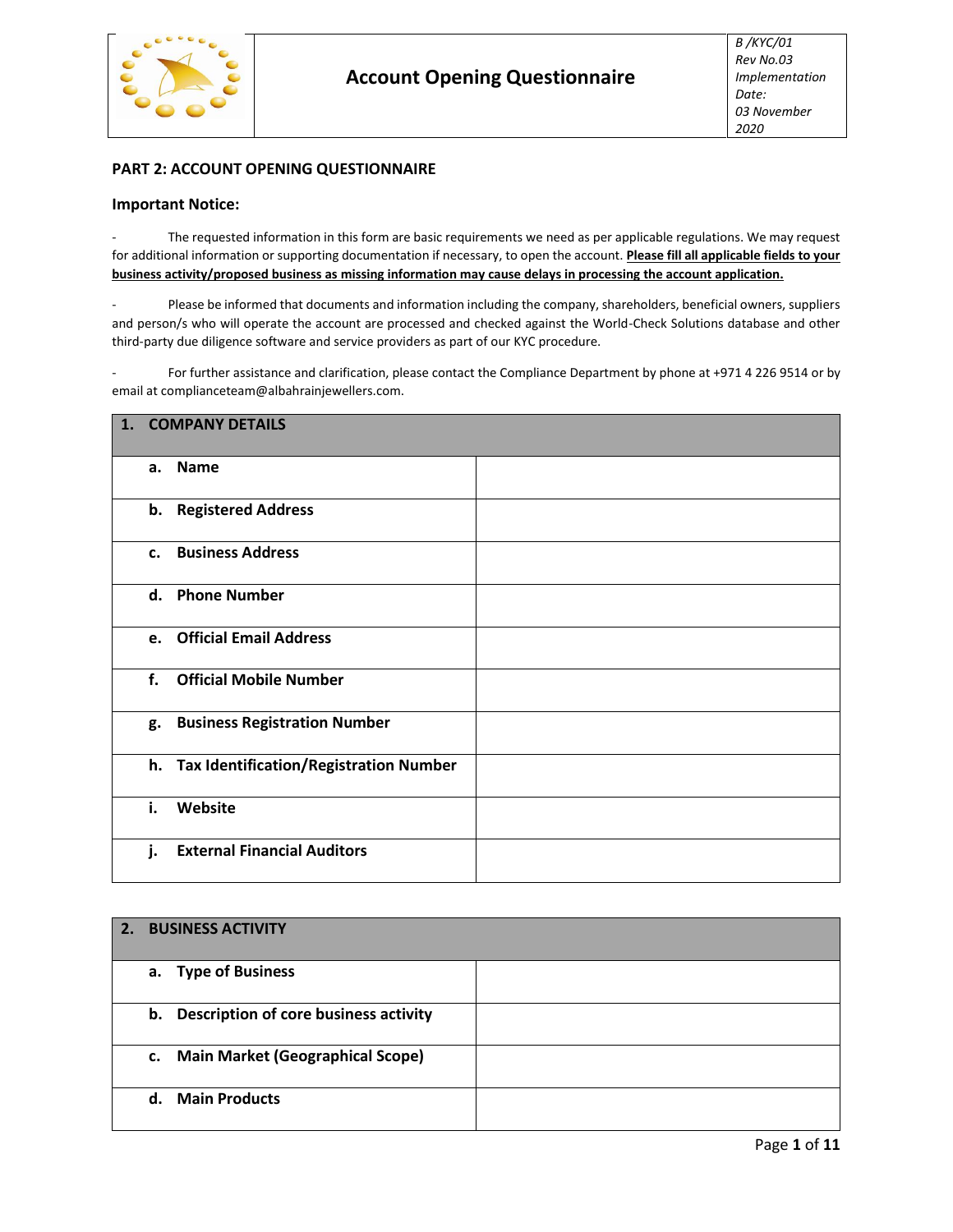

| 3.                        | <b>BENEFICIAL OWNERS</b>              |                                                             |                                                       |                                             |  |  |  |
|---------------------------|---------------------------------------|-------------------------------------------------------------|-------------------------------------------------------|---------------------------------------------|--|--|--|
|                           | <b>SHAREHOLDER(S) (MORE THAN 25%)</b> |                                                             |                                                       |                                             |  |  |  |
| Percentage<br>Holding (%) | <b>Name</b>                           | <b>Address</b>                                              | Country of<br>Incorporation /<br><b>Nationalities</b> | Date of<br>Incorporation<br>/ Date of Birth |  |  |  |
|                           |                                       |                                                             |                                                       |                                             |  |  |  |
|                           |                                       | ULTIMATE BENEFICIAL OWNER (MORE THAN 25% - INDIVIDUAL ONLY) |                                                       |                                             |  |  |  |
|                           | <b>SHAREHOLDER(S) (MORE THAN 25%)</b> |                                                             |                                                       |                                             |  |  |  |
| Percentage<br>Holding (%) | <b>Name</b>                           | <b>Address</b>                                              | <b>Nationalities</b>                                  | Date of Birth                               |  |  |  |
|                           |                                       |                                                             |                                                       |                                             |  |  |  |
|                           |                                       |                                                             |                                                       |                                             |  |  |  |
|                           |                                       |                                                             |                                                       |                                             |  |  |  |
|                           |                                       |                                                             |                                                       |                                             |  |  |  |

|    | 4. MANAGEMENT STRUCTURE |              |              |                      |                      |  |  |
|----|-------------------------|--------------|--------------|----------------------|----------------------|--|--|
|    |                         |              |              |                      |                      |  |  |
|    |                         |              |              |                      |                      |  |  |
|    |                         | <b>Names</b> | <b>Title</b> | <b>Nationalities</b> | <b>Date of Birth</b> |  |  |
|    |                         |              |              |                      |                      |  |  |
| a. | <b>Board of</b>         |              |              |                      |                      |  |  |
|    | <b>Directors</b>        |              |              |                      |                      |  |  |
|    |                         |              |              |                      |                      |  |  |
|    |                         |              |              |                      |                      |  |  |
|    |                         |              |              |                      |                      |  |  |
|    |                         |              |              |                      |                      |  |  |
|    |                         |              |              |                      |                      |  |  |
|    | b. Management           |              |              |                      |                      |  |  |
|    |                         |              |              |                      |                      |  |  |
|    |                         |              |              |                      |                      |  |  |
|    |                         |              |              |                      |                      |  |  |
|    |                         |              |              |                      |                      |  |  |
|    |                         |              |              |                      |                      |  |  |
|    |                         |              |              |                      |                      |  |  |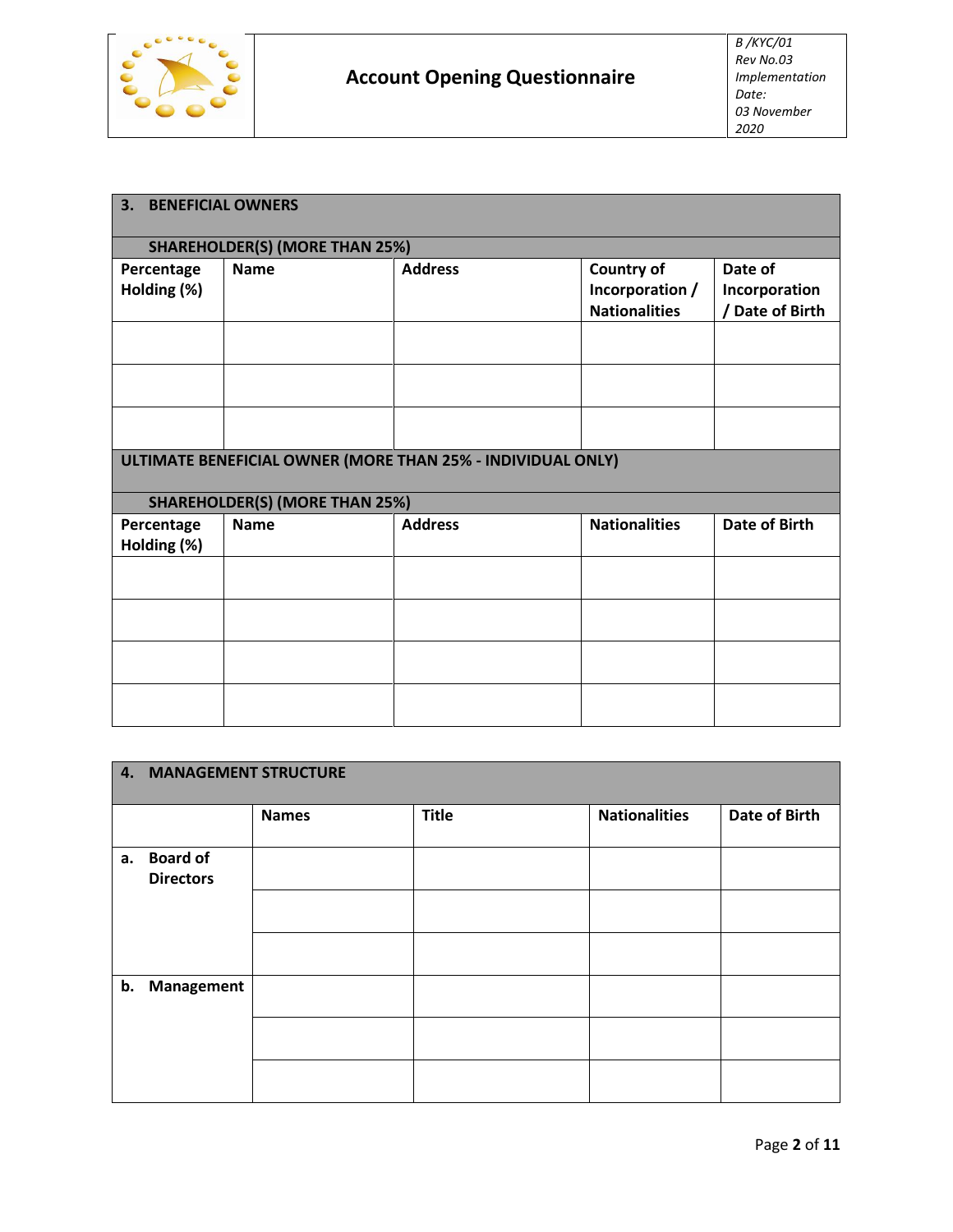

|    | 5. FINANCIAL INFORMATION |                 |                              |                      |  |  |
|----|--------------------------|-----------------|------------------------------|----------------------|--|--|
|    |                          | <b>Currency</b> | <b>Last Reporting Period</b> | <b>Previous Year</b> |  |  |
|    | a. Share Capital         |                 |                              |                      |  |  |
|    | b. Total Shareholder's   |                 |                              |                      |  |  |
|    | <b>Equity</b>            |                 |                              |                      |  |  |
|    | c. Total Balance Sheet   |                 |                              |                      |  |  |
|    | d. Sales                 |                 |                              |                      |  |  |
| e. | <b>Net Income</b>        |                 |                              |                      |  |  |

| Banking Details (Please provide the banking details of the Company. We do not accept or make |                     |  |  |  |
|----------------------------------------------------------------------------------------------|---------------------|--|--|--|
| payments to third parties)                                                                   |                     |  |  |  |
| <b>Bank Name:</b>                                                                            |                     |  |  |  |
| Street / No:                                                                                 | Town / City:        |  |  |  |
| Country:                                                                                     | Postcode:           |  |  |  |
| <b>Account Name:</b>                                                                         |                     |  |  |  |
| <b>Account Number:</b>                                                                       | <b>Sort Code:</b>   |  |  |  |
| <b>IBAN:</b>                                                                                 |                     |  |  |  |
| ABA:                                                                                         | <b>BIC / SWIFT:</b> |  |  |  |
| <b>Currency of Account:</b>                                                                  |                     |  |  |  |
| Years of Relationship with the Bank:                                                         |                     |  |  |  |
| Origin of the Funds of the Company:                                                          |                     |  |  |  |

| <b>6. HUMAN RESOURCES</b>                       |  |
|-------------------------------------------------|--|
| Number of Employees within the<br>а.<br>Company |  |
| b. Number of Employees within the group         |  |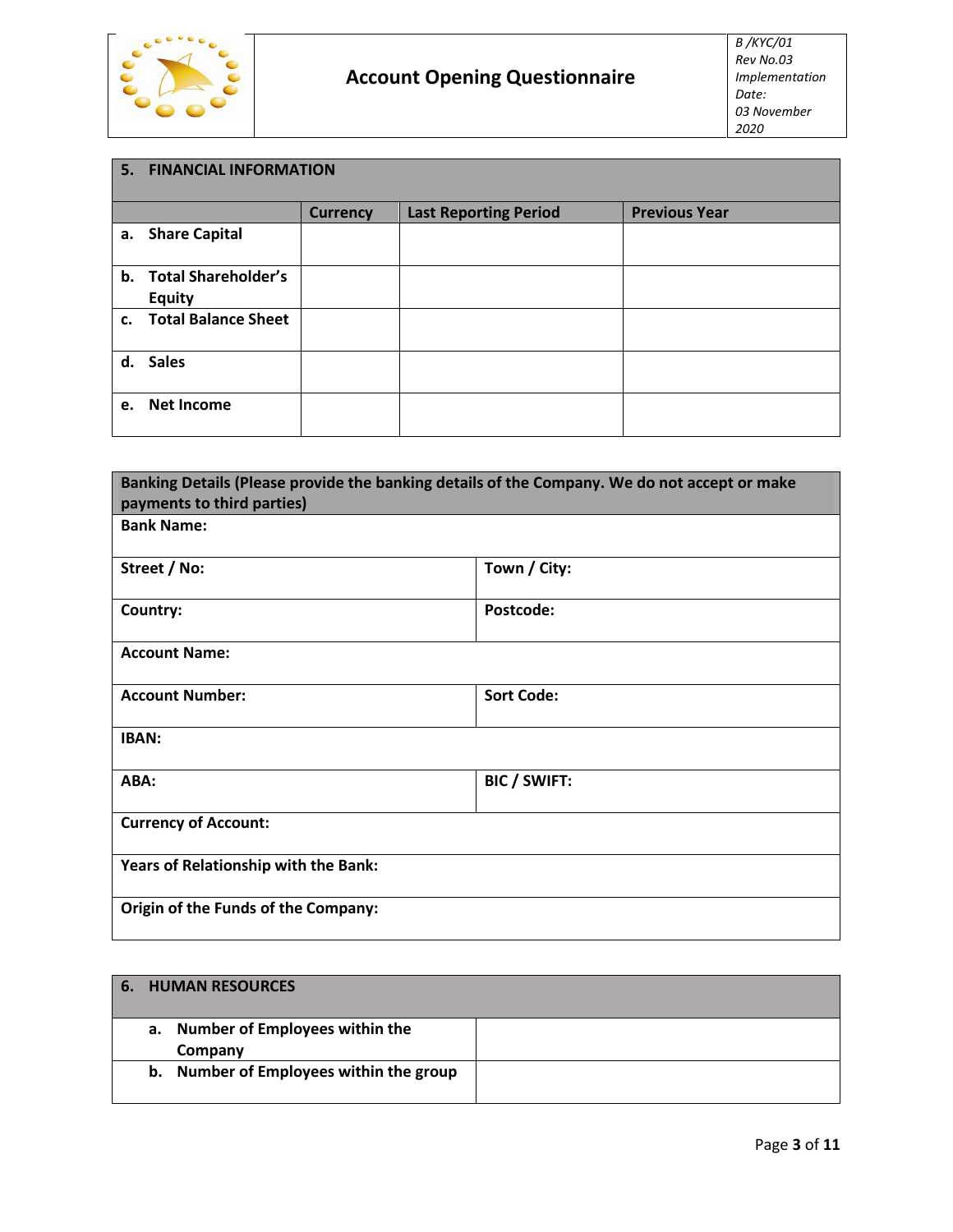

|    | <b>ORIGIN OF PHYSICAL PRECIOUS METALS</b>                                       |  |
|----|---------------------------------------------------------------------------------|--|
| а. | Profile of your precious metal suppliers                                        |  |
|    | (Individual / Company)                                                          |  |
|    | b. Countries of origin of precious metals                                       |  |
|    | delivered to us?                                                                |  |
|    | c. Countries of destination of precious<br>metals once refined?                 |  |
|    | d. Is the Company legally required to have                                      |  |
|    | a license to import precious metals? If                                         |  |
|    | yes, please provide a copy of the license.                                      |  |
| e. | Is the Company legally required to have                                         |  |
|    | a license to export precious metals? If                                         |  |
|    | yes, please provide a copy of the license.                                      |  |
| f. | What is the form of precious metals planned to be sent for refining/converting? |  |
|    |                                                                                 |  |
|    | Demolar was developed and all all<br>0/1                                        |  |

| Recycled precious metals (<br>%) |                         |                         |  |  |  |
|----------------------------------|-------------------------|-------------------------|--|--|--|
| <b>LBMA GD Bullion</b>           | Dubai Good Delivery Bar | Non-Good Delivery Bar   |  |  |  |
| <b>Rudimentary Bars</b>          | Jewellery               | <b>Broken Jewellery</b> |  |  |  |
| Coins                            | Own production waste    | Collected waste         |  |  |  |
| Others, please specify:          |                         |                         |  |  |  |

|    | Primary materials - mined precious metals (<br>$\frac{9}{6}$  |  |  |  |  |
|----|---------------------------------------------------------------|--|--|--|--|
|    | a. Gold from Large Scale Mine $-$ (more than 100,000 oz/year) |  |  |  |  |
| b. | Gold from Medium Scale Mine $-$ (30,000 $-$ 100,000 oz/year)  |  |  |  |  |
| C. | Gold from Small Scale Mine - (less than 30,000 oz/year)       |  |  |  |  |
|    | التكافح والمتحدث والمستحدث والمتكام المرام                    |  |  |  |  |

d. Others, please specify:

*Please note that a separate questionnaire is needed to be filled for mined precious metals.*

| <b>FACILITIES</b>                                                |  |  |
|------------------------------------------------------------------|--|--|
| Does the Company have any smelting or refining facilities?<br>g. |  |  |
| Does the Company have any manufacturing facilities?<br>h.        |  |  |
| Does the Company produce its own jewellery?                      |  |  |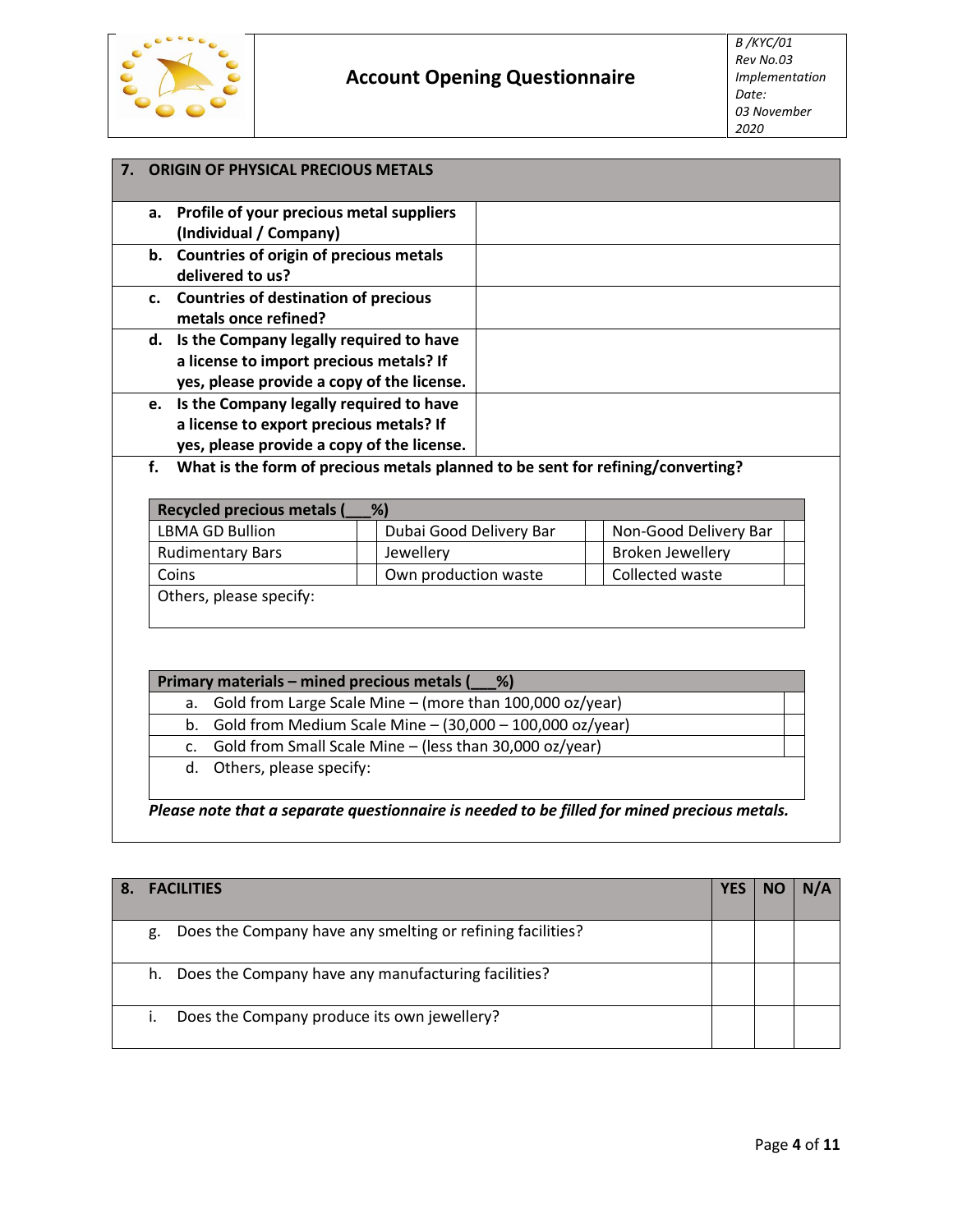

# **Account Opening Questionnaire**

| 9. | <b>RESPONSIBLE PRECIOUS METAL SUPPLY CHAIN POLICY</b> |                                                                |                             |  |  |  |  |
|----|-------------------------------------------------------|----------------------------------------------------------------|-----------------------------|--|--|--|--|
|    | a.                                                    | Did your company establish a responsible supply chain of       |                             |  |  |  |  |
|    |                                                       | gold from conflict-affected and high risk areas policy which   |                             |  |  |  |  |
|    |                                                       | is consistent with the standards set forth in the model        |                             |  |  |  |  |
|    |                                                       | supply chain policy in Annex II of the OECD Due Diligence      |                             |  |  |  |  |
|    |                                                       | <b>Guidance for Responsible Supply Chains of Minerals from</b> |                             |  |  |  |  |
|    |                                                       | <b>Conflict-Affected and High-Risk Areas?</b>                  |                             |  |  |  |  |
|    |                                                       | b. Does your company comply or plan to comply with the         |                             |  |  |  |  |
|    |                                                       | <b>OECD Due Diligence Guidance for Responsible Supply</b>      |                             |  |  |  |  |
|    |                                                       | <b>Chains of Minerals from Conflict-Affected and High-Risk</b> |                             |  |  |  |  |
|    |                                                       | Areas?                                                         |                             |  |  |  |  |
|    | c.                                                    | Is the company complying with any of the following             | <b>Additional Comments:</b> |  |  |  |  |
|    |                                                       | industries initiatives?                                        |                             |  |  |  |  |
|    |                                                       | <b>LBMA Responsible Gold or Silver Guidance</b>                |                             |  |  |  |  |
|    |                                                       | <b>DMCC Risk-Based Due Diligence Guidance for GPM</b>          |                             |  |  |  |  |
|    |                                                       | <b>RJC Chain of Custody Standard</b>                           |                             |  |  |  |  |
|    |                                                       | <b>WGC Conflict Free Gold Standard</b>                         |                             |  |  |  |  |
|    |                                                       | <b>RMI Responsible Gold Standard</b>                           |                             |  |  |  |  |
|    |                                                       | Others, please specify:                                        |                             |  |  |  |  |

|    | 10. ANTI MONEY LAUNDERING (AML) - COMBATING THE FINANCING OF TERRORISM (CFT)                                                                                                      |  |  |  |  |  |  |
|----|-----------------------------------------------------------------------------------------------------------------------------------------------------------------------------------|--|--|--|--|--|--|
|    | a. Is your company subject to Anti-Money<br>Laundering/Combating the Financing of<br><b>Terrorism Law?</b>                                                                        |  |  |  |  |  |  |
|    | b. Name of the AML-CFT Law/ Regulation?                                                                                                                                           |  |  |  |  |  |  |
| C. | Name of the Regulator                                                                                                                                                             |  |  |  |  |  |  |
| d. | Has your institution established a<br>conformity program that contains<br>AML/CFT policies and procedures,<br>according to internal & international laws,<br>rules and standards? |  |  |  |  |  |  |

|    | 11. BRIBERY POLICY                                        |  |
|----|-----------------------------------------------------------|--|
| а. | Does your company have any bribery policy in place?       |  |
|    | b. Has the company or the Senior Management ever been     |  |
|    | charged anywhere in the world for violation of applicable |  |
|    | anti-bribery laws or regulation?                          |  |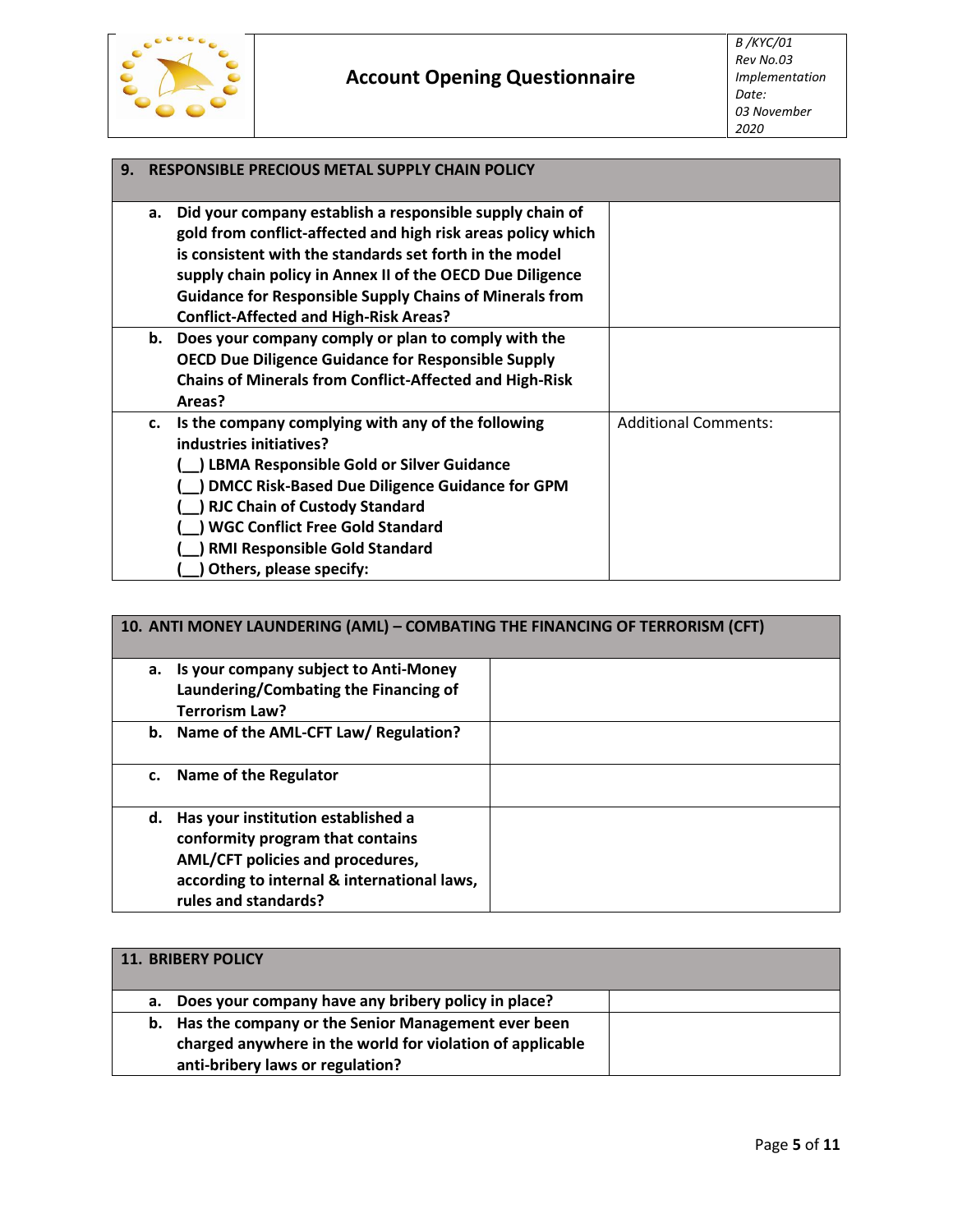

|    | <b>12. DATA PRIVACY PROTECTION</b>                                                   |  |  |  |  |  |  |
|----|--------------------------------------------------------------------------------------|--|--|--|--|--|--|
| а. | Does your company have Data Protection Policy?                                       |  |  |  |  |  |  |
| b. | Does your company have Data Protection Commissioner?                                 |  |  |  |  |  |  |
|    | Does your company have a certified data storage system or<br>and information system? |  |  |  |  |  |  |

| 13. PRECIOUS METALS SUPPLIERS DUE DILIGENCE QUESTIONNAIRE |                                                                                                                                                                                                                                 |            |           |                                    |     |           |     |
|-----------------------------------------------------------|---------------------------------------------------------------------------------------------------------------------------------------------------------------------------------------------------------------------------------|------------|-----------|------------------------------------|-----|-----------|-----|
| Organization                                              |                                                                                                                                                                                                                                 |            |           |                                    |     |           | N/A |
| a.                                                        | Does the Company have a person responsible (Compliance Officer) for all<br>AML-CFT matters (Due Diligence, AML Policies, internal training)?<br>If yes, please provide us with his/her name, phone number and e-mail<br>address |            |           |                                    |     |           |     |
|                                                           | b. Is the Company subject to and AML-CFT audit by an independent party or<br>a governmental party?<br>Date of your last AML-CFT compliance audit:                                                                               |            |           |                                    |     |           |     |
| c.                                                        | Does the Company have an AML-CFT training for employees?                                                                                                                                                                        |            |           |                                    |     |           |     |
| d.                                                        | Does the Company delegate to third parties some of the compliance<br>functions to be carried out?<br>If yes, what functions and to which company do you delegate?                                                               |            |           |                                    |     |           |     |
| e.                                                        | How long does the Company keep its due diligence files (records)?                                                                                                                                                               |            |           |                                    |     |           |     |
| f.                                                        | What is the typical profile of your precious metals' suppliers?                                                                                                                                                                 |            |           |                                    |     |           |     |
|                                                           | Corporate:<br>%                                                                                                                                                                                                                 |            |           |                                    |     |           |     |
|                                                           | <b>Individual persons:</b><br>%                                                                                                                                                                                                 |            |           |                                    |     |           |     |
| g.                                                        | What type of information does the Company request from its precious metals' suppliers?                                                                                                                                          |            |           |                                    |     |           |     |
|                                                           | <b>Companies</b>                                                                                                                                                                                                                | <b>Yes</b> | <b>No</b> | <b>Individuals</b>                 | Yes | <b>No</b> |     |
|                                                           | <b>Company Name</b>                                                                                                                                                                                                             |            |           | <b>Name and First Name</b>         |     |           |     |
|                                                           | <b>Address</b>                                                                                                                                                                                                                  |            |           | <b>Address</b>                     |     |           |     |
|                                                           | Date of Incorporation                                                                                                                                                                                                           |            |           | <b>Date of Birth</b>               |     |           |     |
|                                                           | <b>Country of Incorporation</b>                                                                                                                                                                                                 |            |           | <b>Nationality</b>                 |     |           |     |
|                                                           | <b>Business register extract or</b><br>Copy of ID card or Passport                                                                                                                                                              |            |           |                                    |     |           |     |
|                                                           | equivalent document                                                                                                                                                                                                             |            |           |                                    |     |           |     |
|                                                           | <b>Beneficial Owners</b><br><b>Beneficial Owners</b>                                                                                                                                                                            |            |           |                                    |     |           |     |
|                                                           | <b>Origin of Precious Metals</b>                                                                                                                                                                                                |            |           | <b>Origin of Precious Metals</b>   |     |           |     |
|                                                           | <b>Description of Main Activity</b>                                                                                                                                                                                             |            |           | <b>Supplier Profile (activity,</b> |     |           |     |
|                                                           | and Financial Information<br>wealth, etc.                                                                                                                                                                                       |            |           |                                    |     |           |     |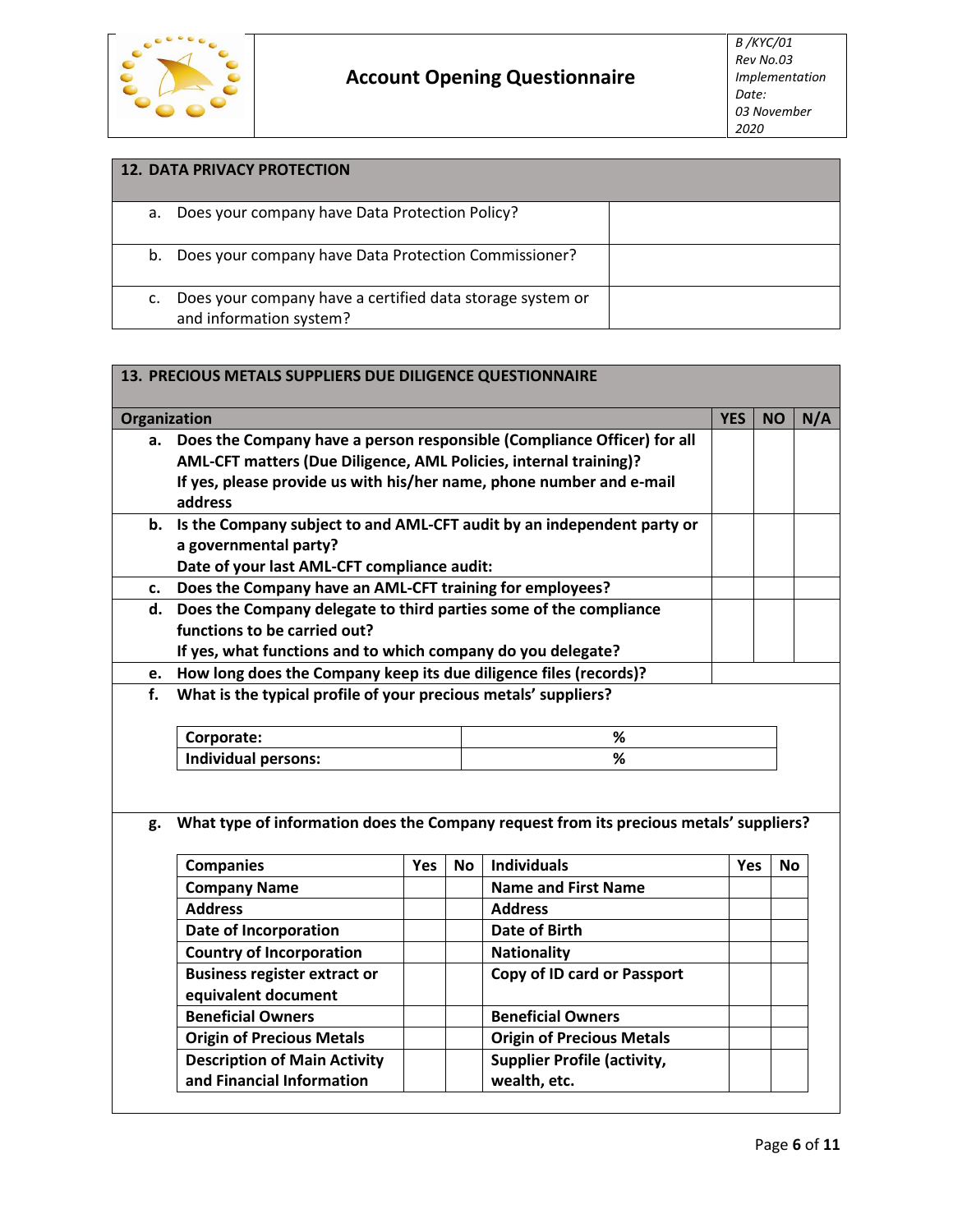

| h. | Does the Company have a risk-based assessment of its precious metals       |                                                                   |  |                                                                                          |            |           |     |
|----|----------------------------------------------------------------------------|-------------------------------------------------------------------|--|------------------------------------------------------------------------------------------|------------|-----------|-----|
|    | suppliers? (e.g. Low, Medium, High)                                        |                                                                   |  |                                                                                          |            |           |     |
| i. |                                                                            |                                                                   |  | Does the Company screen precious metals suppliers and transactions                       |            |           |     |
|    |                                                                            | against lists of persons, entities or countries issued by         |  |                                                                                          |            |           |     |
|    |                                                                            | government/competent authorities?                                 |  |                                                                                          |            |           |     |
| j. |                                                                            |                                                                   |  | Does the Company perform enhanced due diligence for high risk precious                   |            |           |     |
|    | metals suppliers                                                           |                                                                   |  |                                                                                          |            |           |     |
| k. |                                                                            |                                                                   |  | Does the Company assess its corporate precious metals suppliers' AML-                    |            |           |     |
|    |                                                                            | CFT and purchase procedures and practices?                        |  |                                                                                          | <b>YES</b> | <b>NO</b> | N/A |
|    | <b>Transaction Monitoring</b>                                              |                                                                   |  |                                                                                          |            |           |     |
| I. |                                                                            |                                                                   |  | Does the Company perform a risk-based assessment to understand the                       |            |           |     |
|    |                                                                            |                                                                   |  | normal and expected transactions of its suppliers (in order to identify                  |            |           |     |
|    | unusual transactions)?                                                     |                                                                   |  |                                                                                          |            |           |     |
|    |                                                                            | m. Does the Company have a monitoring program for unusual and     |  |                                                                                          |            |           |     |
|    |                                                                            |                                                                   |  | potentially suspicious activity that covers funds transfers and monetary                 |            |           |     |
|    |                                                                            | instruments (e.g. traveler's cheques) or third-party payments?    |  |                                                                                          |            |           |     |
| n. |                                                                            |                                                                   |  | Does the Company have to register all purchases and sales? If yes, to                    |            |           |     |
|    | which body they are registered?                                            |                                                                   |  |                                                                                          |            |           |     |
| о. |                                                                            |                                                                   |  | From which of the following suppliers does the Company purchases its precious metals and |            |           |     |
|    |                                                                            | what is the average amount of purchase by deal?                   |  |                                                                                          |            |           |     |
|    | Supplier Type<br>Purchase Percentage (%)<br>Average amount in USD per deal |                                                                   |  |                                                                                          |            |           |     |
|    | <b>Bank</b>                                                                |                                                                   |  |                                                                                          |            |           |     |
|    | Corporate                                                                  |                                                                   |  |                                                                                          |            |           |     |
|    | Individual                                                                 |                                                                   |  |                                                                                          |            |           |     |
| p. |                                                                            |                                                                   |  | What usual payment method does the Company use to pay its precious metals suppliers?     |            |           |     |
|    | Payment Type                                                               |                                                                   |  | Percentage (%)                                                                           |            |           |     |
|    | <b>Bank Transfers</b>                                                      |                                                                   |  |                                                                                          |            |           |     |
|    | Checks                                                                     |                                                                   |  |                                                                                          |            |           |     |
|    | Cash                                                                       |                                                                   |  |                                                                                          |            |           |     |
|    |                                                                            |                                                                   |  |                                                                                          |            |           |     |
|    |                                                                            |                                                                   |  | Does the Company have a procedure in place to prevent, detect and                        |            |           |     |
|    |                                                                            | report suspicious transactions from its suppliers to the relevant |  |                                                                                          |            |           |     |
|    | Authority?                                                                 |                                                                   |  |                                                                                          |            |           |     |
| r. | How many suspect reports has the Company filled and handed over to         |                                                                   |  |                                                                                          |            |           |     |
|    | the relevant Authority the last two years?                                 |                                                                   |  |                                                                                          |            |           |     |
| s. |                                                                            |                                                                   |  | Does the Company have a maximum amount as per internal policy or                         |            |           |     |
|    | regulatory framework?                                                      |                                                                   |  |                                                                                          |            |           |     |
|    | $\bullet$                                                                  | Amount allowed for cash payment?                                  |  |                                                                                          |            |           |     |
|    |                                                                            | If yes, how much?                                                 |  |                                                                                          |            |           |     |
|    | $\bullet$                                                                  | Amount per deal per supplier in USD?                              |  |                                                                                          |            |           |     |
|    |                                                                            | If yes, how much?                                                 |  |                                                                                          |            |           |     |
| t. |                                                                            |                                                                   |  | Where cash transaction reporting is mandatory, does the company have                     |            |           |     |
|    |                                                                            |                                                                   |  | procedures to identify transactions structured to avoid such obligations?                |            |           |     |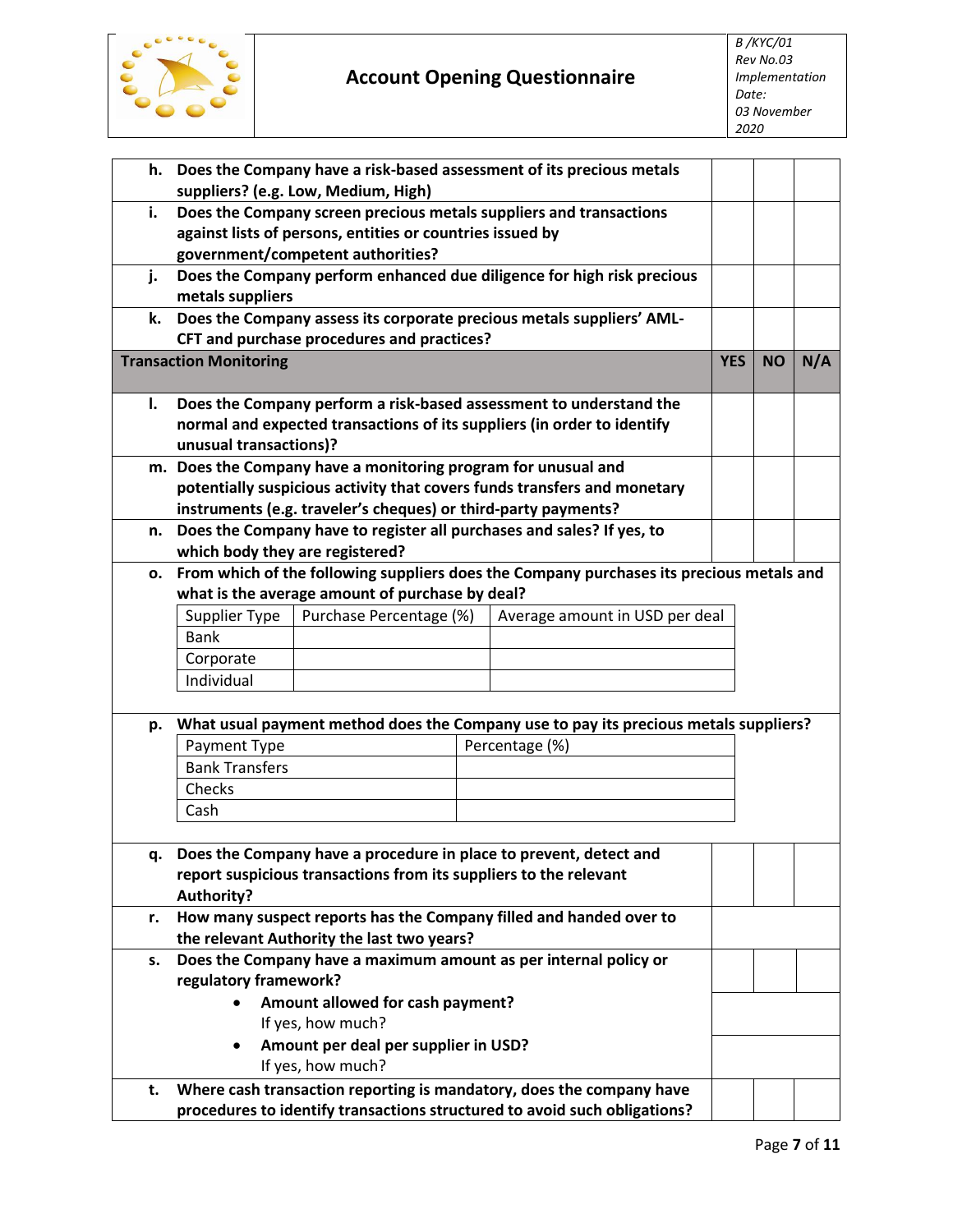

| <b>14. TRANSACTION MONITORNG ON PURCHASE FROM INDIVIDUALS ONLY</b> |                                                                               |  |  | N/A |  |
|--------------------------------------------------------------------|-------------------------------------------------------------------------------|--|--|-----|--|
|                                                                    | TO BE FILLED ONLY BY COMPANY PURCHASING PRECIOUS METALS FROM                  |  |  |     |  |
|                                                                    | <b>INDIVIDUALS</b>                                                            |  |  |     |  |
|                                                                    | a. Does the Company perform statistics on precious metals sold by a person    |  |  |     |  |
|                                                                    | in order to identify unusual transactions?                                    |  |  |     |  |
|                                                                    | b. Does the Company have a specific procedure if a deal with an individual is |  |  |     |  |
|                                                                    | significantly higher than the average deal? If yes, please describe:          |  |  |     |  |
|                                                                    |                                                                               |  |  |     |  |
|                                                                    |                                                                               |  |  |     |  |
|                                                                    | Is the Company able to verify that a person does not come several times<br>c. |  |  |     |  |
|                                                                    | in the counter/in different counters to sell each time a small amount but     |  |  |     |  |
|                                                                    | fo a global material amount (smurfing)?                                       |  |  |     |  |
|                                                                    |                                                                               |  |  |     |  |
|                                                                    |                                                                               |  |  |     |  |

|             | 15. INDUSTRIAL SOURCING - TO BE FILLED ONLY BY INDUSTRIAL COMPANIES         |  |                                |  |  | N/A |  |
|-------------|-----------------------------------------------------------------------------|--|--------------------------------|--|--|-----|--|
| a.          | What type of precious metals do you purchase for industrial purposes?       |  |                                |  |  |     |  |
|             | Non LBMA/DGD Bars<br>LBMA / Dubai Good Delivery Bars                        |  |                                |  |  |     |  |
|             | Semi - finished products<br>Grains                                          |  |                                |  |  |     |  |
|             | Industrial products, please<br>Others, please specify                       |  |                                |  |  |     |  |
|             |                                                                             |  | describe                       |  |  |     |  |
|             |                                                                             |  |                                |  |  |     |  |
|             | b. In which country do you purchase your precious metals products?          |  |                                |  |  |     |  |
|             |                                                                             |  |                                |  |  |     |  |
| $c_{\cdot}$ | From who do you source your precious metal products?                        |  |                                |  |  |     |  |
|             |                                                                             |  |                                |  |  |     |  |
|             | Refiners                                                                    |  | <b>Precious Metals Dealers</b> |  |  |     |  |
|             | <b>Banks</b>                                                                |  | Industrial                     |  |  |     |  |
|             | Others, please specify:                                                     |  |                                |  |  |     |  |
|             |                                                                             |  |                                |  |  |     |  |
|             |                                                                             |  |                                |  |  |     |  |
|             | d. Have you identified the refinery which produced the precious metals used |  |                                |  |  |     |  |
|             | in your supply chain?                                                       |  |                                |  |  |     |  |
| e.          | Have you assessed the refiner's due diligence policies and practices?       |  |                                |  |  |     |  |
|             |                                                                             |  |                                |  |  |     |  |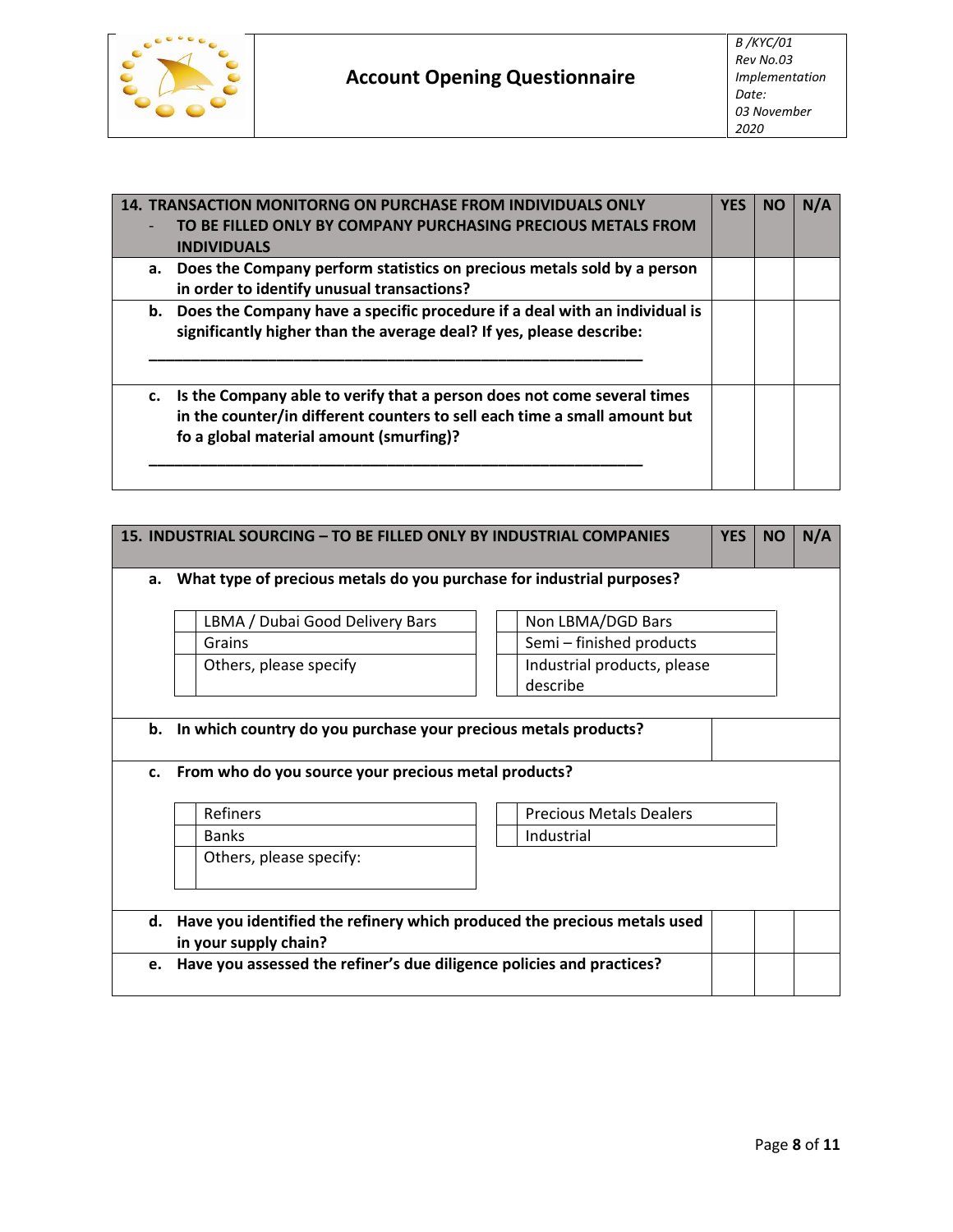

Please summarize the details of expected transaction/business to be done including the volume, frequency, and payment terms with Al Bahrain Jewellers LLC:

1. What is the transaction we should expect to see in your account (i.e. refining, converting, assaying, purchasing of minted bars, buying/selling etc)?

2. What is the expected volume per transaction/deal we should see in your account?

3. What is the frequency of the transactions we should expect in your account (i.e. daily, weekly, monthly)?

4. What is the mode of payment for settlement of charges, purchases, etc.

(Please note that Al Bahrain Jewellers LLC does not accept cash payments of more than AED 20,000. We prefer all payments through bank transfer of cheques.)

Comments / Additional information (please indicate which questions the information is referring to):